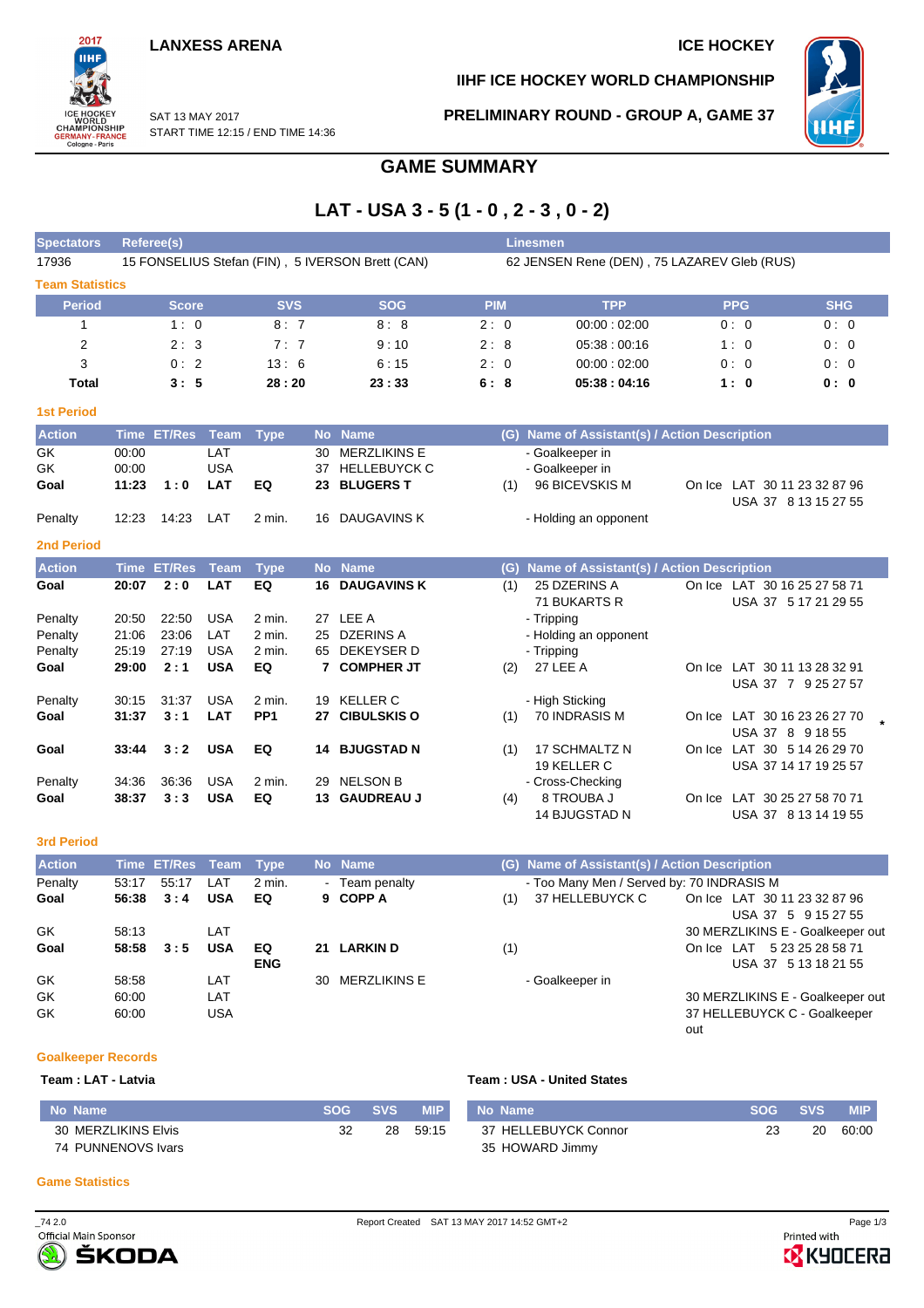#### **LANXESS ARENA ICE HOCKEY**



**Team : USA (white)**

SAT 13 MAY 2017 START TIME 12:15 / END TIME 14:36

#### **IIHF ICE HOCKEY WORLD CHAMPIONSHIP**



#### **PRELIMINARY ROUND - GROUP A, GAME 37**

|              | Team: LAT (maroon)                |   |   |          |                |          |    |                   |            |   |                |                      |          |          |      |                      |           |             |            |            |            |
|--------------|-----------------------------------|---|---|----------|----------------|----------|----|-------------------|------------|---|----------------|----------------------|----------|----------|------|----------------------|-----------|-------------|------------|------------|------------|
|              | <b>Head Coach: HARTLEY Robert</b> |   |   |          |                |          |    |                   |            |   |                | <b>Shots on Goal</b> |          |          |      |                      |           | Time on Ice |            |            |            |
| No Pos Name  |                                   | G | A |          |                |          |    | PIM FO+ FO- FO+/- | FO%        |   | $\overline{2}$ | 3 OT TS              |          | $+/-$    |      | $\overline{2}$       | 3         | <b>OT</b>   | <b>TOT</b> | <b>SHF</b> | <b>AVG</b> |
| 11 D         | <b>SOTNIEKS Kristaps</b>          | 0 | 0 | 0        | 0              | 0        | 0  | 0                 | 0.00       | 0 | 1              | 0                    | 1        | -1       |      | 8:22 6:29 6:56       |           |             | 21:47      | 35         | 0:37       |
| 16 F         | DAUGAVINS Kaspars +C              |   | 0 |          | 2              | 0        | 3  | $-3$              | 0.00       | 1 | 2              | 2                    | 5        | $+1$     |      | 5:22 9:02 5:15       |           |             | 19:39      | 33         | 0:35       |
| 25 F         | <b>DZERINS Andris</b>             | 0 |   | 1        | $\overline{2}$ | 6        | 7  | $-1$              | 46.15      | 0 | 0              | 0                    | 0        | -1       |      | 6:34 6:13 3:58       |           |             | 16:45      | 29         | 0:34       |
| 32 D         | KULDA Arturs +A                   | 0 | 0 | 0        | $\mathbf 0$    | 0        | 0  | 0                 | 0.00       | 0 | 2              |                      | 3        | -1       |      | 7:37 7:48 8:16       |           |             | 23:41      | 34         | 0:41       |
| 71 F         | <b>BUKARTS Roberts</b>            | 0 |   | 1        | $\Omega$       | $\Omega$ | 0  | 0                 | 0.00       | 4 | $\Omega$       | 0                    | 4        | -1       |      | 5:43 8:55 5:41       |           |             | 20:19      | 30         | 0:40       |
| 5 F          | SPRUKTS Janis +A                  | 0 | 0 | 0        | 0              | 2        | 2  | 0                 | 50.00      | 0 | 0              | 0                    | 0        | -2       |      | 3:48 3:34 4:29       |           |             | 11:51      | 18         | 0:39       |
| 14 F         | <b>BUKARTS Rihards</b>            | 0 | 0 | 0        | 0              | 0        | 0  | 0                 | 0.00       | 0 | 0              |                      | 1        | -1       |      | 3:54 4:08 4:03       |           |             | 12:05      | 17         | 0:42       |
| 27 D         | CIBULSKIS Oskars (BP)             |   | 0 | 1        | $\mathbf 0$    | 0        | 0  | 0                 | 0.00       | 0 |                |                      | 2        | $\Omega$ |      | 7:33 6:18 9:06       |           |             | 22:57      | 40         | 0:34       |
| 58 D         | <b>GALVINS Guntis</b>             | 0 | 0 | 0        | 0              | 0        | 0  | $\Omega$          | 0.00       | 0 |                | 0                    |          | -1       |      | 9:00 9:42 7:19       |           |             | 26:01      | 40         | 0:39       |
| 70 F         | <b>INDRASIS Miks</b>              | 0 |   |          | $\Omega$       | $\Omega$ | 0  | 0                 | 0.00       | 0 |                | 0                    |          | -2       |      | 3:41 7:19 6:28       |           |             | 17:28      | 21         | 0:49       |
| 13 F         | <b>SKVORCOVS Gunars</b>           | 0 | 0 | 0        | 0              | 0        | 0  | 0                 | 0.00       | 0 | 0              | 0                    | 0        | -1       |      | 4:23 3:25 2:55       |           |             | 10:43      | 19         | 0:33       |
| 26 D         | <b>BALINSKIS Uvis</b>             | 0 | 0 | 0        | 0              | 0        | 0  | 0                 | 0.00       | 0 |                | 0                    | 1        | -1       | 4:00 | 3:39 3:32            |           |             | 11:11      | 17         | 0:39       |
| 28 F         | <b>GIRGENSONS Zemgus</b>          | 0 | 0 | 0        | 0              | 9        | 7  | 2                 | 56.25      | 0 | 0              | 0                    | 0        | $-2$     |      | 5:02 6:42 6:11       |           |             | 17:55      | 30         | 0:35       |
| 29 D         | <b>FREIBERGS Ralfs</b>            | 0 | 0 | 0        | $\mathbf 0$    | 0        | 0  | 0                 | 0.00       | 1 | 0              | 0                    |          | -1       |      | 3:26 1:47 4:06       |           |             | 9:19       | 14         | 0:39       |
| 91 F         | <b>KENINS Ronalds</b>             | 0 | 0 | $\Omega$ | $\Omega$       | $\Omega$ |    | -1                | 0.00       | 0 | $\Omega$       | 0                    | 0        | -1       |      | 5:54 5:26 5:03       |           |             | 16:23      | 25         | 0:39       |
| 4 D          | <b>BINDULIS Kristofers</b>        | 0 | 0 | 0        | 0              | 0        | 0  | 0                 | 0.00       | 0 | 0              | 0                    | 0        |          |      | $0:00$ $0:00$ $0:00$ |           |             | 0:00       | 0          | 0:00       |
| 23 F         | <b>BLUGERS Teodors</b>            |   | 0 | 1        | 0              | 1        | 3  | $-2$              | 25.00      | 1 | 0              | 0                    | 1        | -1       |      | 4:11 4:30 6:14       |           |             | 14:55      | 28         | 0:31       |
| 72 D         | <b>JAKS Janis</b>                 | 0 | 0 | 0        | 0              | 0        | 0  | 0                 | 0.00       | 0 | 0              | 0                    | 0        |          |      | $0:00$ $0:00$ $0:00$ |           |             | 0:00       | 0          | 0:00       |
| 87 F         | <b>MEIJA Gints</b>                | 0 | 0 | 0        | 0              | 0        | 0  | 0                 | 0.00       | 1 | 0              |                      | 2        |          |      | 5:10 1:45 4:13       |           |             | 11:08      | 22         | 0:30       |
| 96 F         | <b>BICEVSKIS Maris</b>            | 0 |   |          | $\Omega$       | $\Omega$ | 0  | 0                 | 0.00       | 0 | 0              | 0                    | $\Omega$ | 0        | 3:58 |                      | 1:45 4:48 |             | 10:31      | 18         | 0:35       |
| 30 GK        | <b>MERZLIKINS Elvis</b>           | 0 | 0 | 0        | 0              |          |    |                   |            | 0 | 0              | 0                    | 0        |          |      |                      |           |             |            |            |            |
| 74 GK        | <b>PUNNENOVS Ivars</b>            | 0 | 0 | 0        | 0              |          |    |                   |            | 0 | 0              | 0                    | 0        |          |      |                      |           |             |            |            |            |
| <b>Total</b> |                                   | 3 | 4 |          | 4              | 18       | 23 |                   | $-5$ 43.90 | 8 | 9              | 6                    | 23       |          |      |                      |           |             |            |            |            |

|              | $1$ can . Our (wille)     |    |   |             |                |    |          |                   |          |                      |                |          |    |             |  |                      |   |           |                |    |            |
|--------------|---------------------------|----|---|-------------|----------------|----|----------|-------------------|----------|----------------------|----------------|----------|----|-------------|--|----------------------|---|-----------|----------------|----|------------|
|              | Head Coach: BLASHILL Jeff |    |   |             |                |    |          |                   |          | <b>Shots on Goal</b> |                |          |    | Time on Ice |  |                      |   |           |                |    |            |
| No Pos Name  |                           | G. | A | P           |                |    |          | PIM FO+ FO- FO+/- | FO%      |                      | 2 <sup>1</sup> | 3 OT TS  |    | $+/-$       |  | $\overline{2}$       | 3 | <b>OT</b> | <b>TOT SHF</b> |    | <b>AVG</b> |
| 5 D          | MURPHY Connor +C          | 0  | 0 | $\mathbf 0$ | 0              | 0  | 0        | 0                 | 0.00     | 0                    | 0              | 0        | 0  | $+1$        |  | 6:13 7:37 5:34       |   |           | 19:24          | 32 | 0:36       |
| 13 F         | GAUDREAU Johnny           |    | 0 | 1           | 0              | 0  | 1        | -1                | 0.00     | 1                    | 1              | 2        | 4  | $+1$        |  | 6:20 5:27 7:22       |   |           | 19:09          | 26 | 0:44       |
| 15 F         | <b>EICHEL Jack</b>        | 0  | 0 | 0           | 0              | 3  | 5        | $-2$              | 37.50    | 1                    | 0              | 0        | 1  | 0           |  | 5:30 5:35 5:53       |   |           | 16:58          | 24 | 0:42       |
| 27 F         | <b>LEE Anders</b>         | 0  | 1 | 1           | 2              | 1  | $\Omega$ |                   | 100.00   | 0                    | 0              | 1        |    | $+1$        |  | 5:56 3:36 6:14       |   |           | 15:46          | 26 | 0:36       |
| 55 D         | <b>HANIFIN Noah</b>       | 0  | 0 | 0           | 0              | 0  | 0        | 0                 | 0.00     | $\mathbf 0$          | 0              | 0        | 0  | $+1$        |  | 6:18 3:38 7:43       |   |           | 17:39          | 32 | 0:33       |
| 8 D          | <b>TROUBA Jacob</b>       | 0  | 1 | 1           | 0              | 0  | 0        | 0                 | 0.00     | 0                    | 2              | 0        | 2  | 0           |  | 5:46 7:00 7:57       |   |           | 20:43          | 33 | 0:37       |
| 17 F         | <b>SCHMALTZ Nick</b>      | 0  | 1 | 1           | 0              | 0  | 0        | $\Omega$          | 0.00     | 3                    | 1              | 1        | 5  | 0           |  | 5:43 3:26 3:20       |   |           | 12:29          | 19 | 0:39       |
| 21 F         | LARKIN Dylan +A           | 1  | 0 | 1           | $\Omega$       | 8  | 7        |                   | 53.33    | 0                    | 0              | 3        | 3  | 0           |  | 7:27 6:50 6:50       |   |           | 21:07          | 29 | 0:43       |
| 29 F         | NELSON Brock +A           | 0  | 0 | 0           | 2              | 1  | 0        |                   | 100.00   | 0                    | 1              | 2        | 3  | -1          |  | 6:06 6:00 6:45       |   |           | 18:51          | 29 | 0:39       |
| 65 D         | DEKEYSER Danny            | 0  | 0 | 0           | $\overline{2}$ | 0  | $\Omega$ | 0                 | 0.00     | 0                    | 0              | 2        | 2  | 0           |  | 5:36 6:55 7:20       |   |           | 19:51          | 29 | 0:41       |
| 14 F         | <b>BJUGSTAD Nick</b>      |    | 1 | 2           | 0              | 6  | 0        |                   | 6 100.00 | 0                    |                | 0        |    | $+2$        |  | 3:55 4:52 6:02       |   |           | 14:49          | 20 | 0:44       |
| 18 F         | <b>DVORAK Christian</b>   | 0  | 0 | 0           | $\Omega$       | 3  | 2        |                   | 60.00    | 0                    | 0              | 1        |    | $+1$        |  | 4:28 3:51 3:13       |   |           | 11:32          | 18 | 0:38       |
| 19 F         | <b>KELLER Clayton</b>     | 0  | 1 | 1           | 2              | 0  | $\Omega$ | $\Omega$          | 0.00     | 1                    | 0              | 1        | 2  | $+2$        |  | 3:57 3:53 6:18       |   |           | 14:08          | 19 | 0:44       |
| 25 D         | <b>McAVOY Charlie</b>     | 0  | 0 | 0           | 0              | 0  | 0        | 0                 | 0.00     | 0                    | 0              | $\Omega$ | 0  | $+2$        |  | 6:45 5:50 5:55       |   |           | 18:30          | 27 | 0:41       |
| 57 D         | van RIEMSDYK Trevor       | 0  | 0 | 0           | 0              | 0  | 0        | 0                 | 0.00     | $\Omega$             | 1              | $\Omega$ |    | $+2$        |  | 5:44 6:11 3:37       |   |           | 15:32          | 22 | 0:42       |
| 6 D          | <b>BRICKLEY Daniel</b>    | 0  | 0 | 0           | 0              | 0  | 0        | 0                 | 0.00     | 0                    |                | 0        | 1  | 0           |  | 2:20 2:48 0:37       |   |           | 5:45           | 8  | 0:43       |
| 7 F          | COMPHER J.T.              |    | 0 | 1           | 0              | 0  | 0        | 0                 | 0.00     | 0                    | 1              | 1        | 2  | $+1$        |  | 3:53 4:29 3:33       |   |           | 11:55          | 16 | 0:44       |
| 9 F          | COPP Andrew (BP)          |    | 0 | 1           | 0              | 1  | 3        | $-2$              | 25.00    | 1                    | 1              |          | 3  | $+2$        |  | 3:53 4:39 5:18       |   |           | 13:50          | 25 | 0:33       |
| 10 F         | <b>BJORK Anders</b>       | 0  | 0 | 0           | 0              | 0  | 0        | 0                 | 0.00     | 0                    | 0              | $\Omega$ | 0  | $\Omega$    |  | $0:00$ $0:00$ $0:00$ |   |           | 0:00           | 0  | 0:00       |
| 12 F         | <b>GREENWAY Jordan</b>    | 0  | 0 | 0           | 0              | 0  | 0        | 0                 | 0.00     | $\mathbf{1}$         | 0              | $\Omega$ | 1  | 0           |  | 3:53 0:00 0:00       |   |           | 3:53           | 5  | 0:46       |
| 35 GK        | <b>HOWARD Jimmy</b>       | 0  | 0 | 0           | 0              |    |          |                   |          | 0                    | 0              | 0        | 0  |             |  |                      |   |           |                |    |            |
| 37 GK        | <b>HELLEBUYCK Connor</b>  | 0  | 1 | 1           | 0              |    |          |                   |          | 0                    | $\Omega$       | $\Omega$ | 0  |             |  |                      |   |           |                |    |            |
| <b>Total</b> |                           | 5  | 6 | 11          | 8              | 23 | 18       | 5.                | 56.10    | 8                    | 10             | 15       | 33 |             |  |                      |   |           |                |    |            |